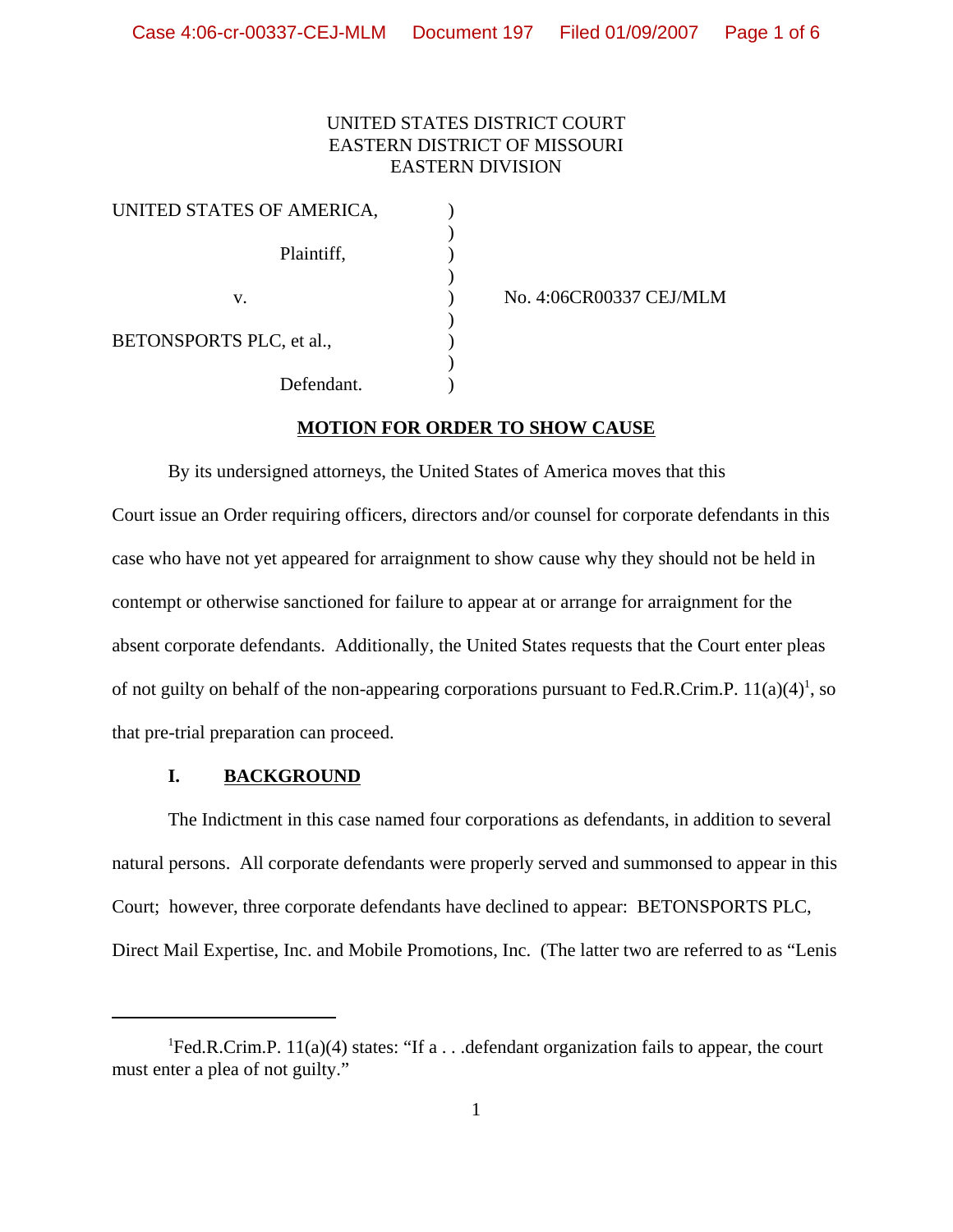Companies," since individual co-defendants, members of the Lenis family, established and controlled them. See paragraph 11, page four, of the Indictment in this case.)

#### **A**. **The Lenis Companies**

 On July 31, 2006, this Court held arraignment hearings for the defendants in this case, including DME Global Marketing and Fulfillment, Inc.<sup>2</sup> Counsel for that Lenis Company stated that it was his understanding that the remaining Lenis Company defendants were inactive, and that they would therefore not appear. However, even if the Lenis Company defendants were inactive, that status would not shield them from federal criminal liability, nor excuse corporate disregard of this Court's authority. Similarly, intentional non-appearance for proceedings in a Court having jurisdiction over a corporate defendant does not shield that corporation from federal criminal liability.

## **B. BETONSPORTS PLC**

BETONSPORTS PLC's counsel had been negotiating with the United States to settle its criminal as well as civil liability in this matter, and had agreed that his client would appear for arraignment, which this Court scheduled for the morning of January 5, 2007. $3$  Then, in the afternoon on January 4th, defense counsel announced that the corporation "would not participate in the criminal case" but would comply with this Court's related Permanent Injunction.4

<sup>&</sup>lt;sup>2</sup>DME Global Marketing and Fulfillment, Inc., Direct Marketing Expertise, Inc. and Mobile Promotions, Inc. are collectively referred to in the Indictment as "the Lenis Companies." Only defendant DME Global Marketing and Fulfillment, Inc., appeared for arraignment.

<sup>&</sup>lt;sup>3</sup>It is not known whether BETONSPORTS PLC had retained counsel at the time of the initial arraignment proceedings.

<sup>&</sup>lt;sup>4</sup>The Permanent Injunction entered by the District Court on November 9, 2006, (No. 4:06-CV-1064 (CEJ), Doc. #30) required BETONSPORTS PLC to undertake a number of actions. To date, the defendant is not in compliance with the Court's Order.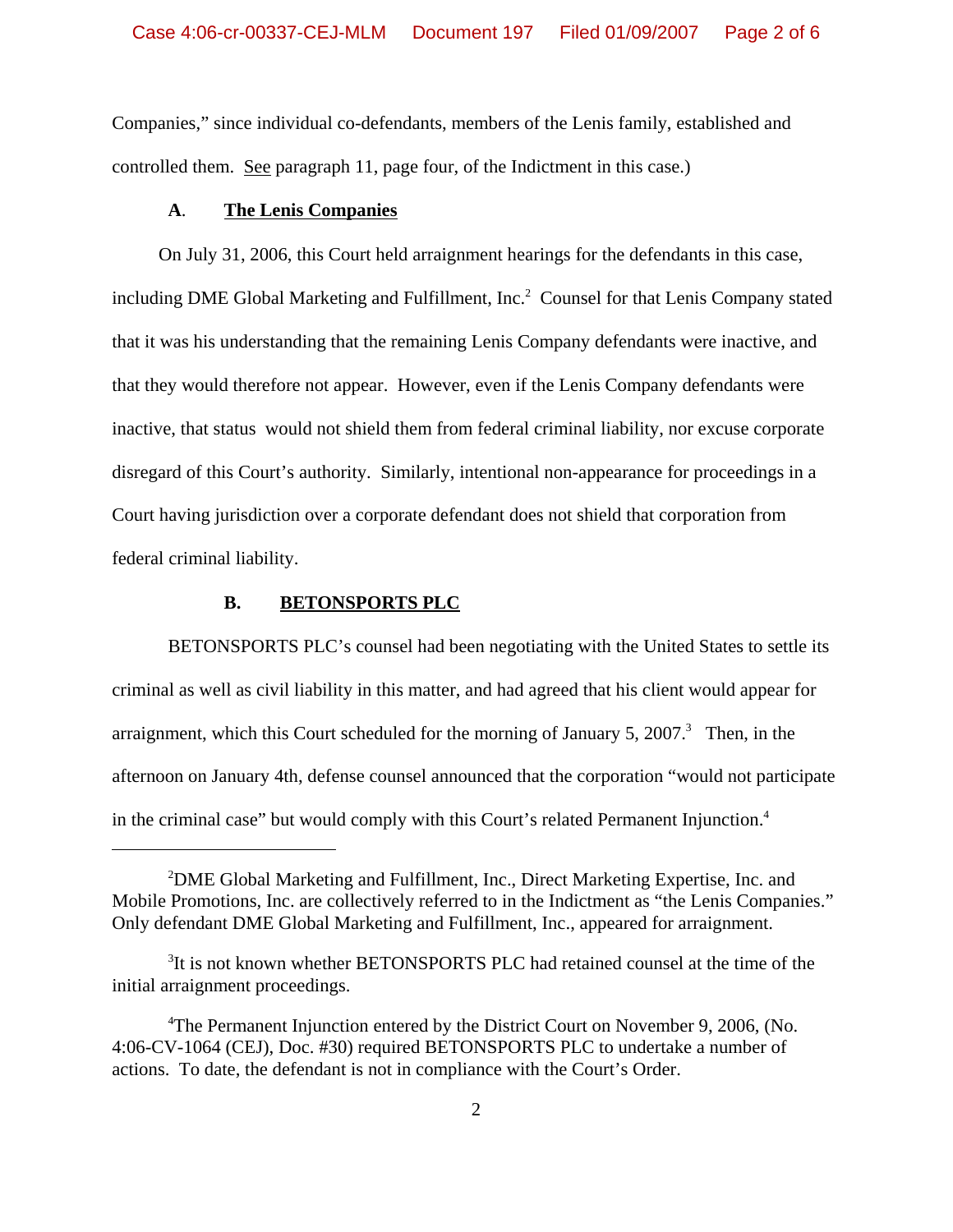#### **II. APPLICABLE LAW**

# **A. A corporation's inactive status does not shield it from criminal prosecution**

Whether or not the Lenis Companies are active or inactive, they were still obligated to appear for arraignment in the Eastern District of Missouri. "[T]o permit dissolution to insulate a corporation from criminal liability would enable corporate officers to engage the corporation in activities that violate federal criminal statues, reap the profits from that unlawful activity, and then thwart federal enforcement efforts by the single expedient of voluntary termination of the business entity's existence under that particular form or name." Brickey, K., 1 Corporate Criminal Liability, Section 3:10, page 123. See also, United States v. BBF Liquidating, Inc., 450 F.2d 938 (9th Cir. 1971) (dissolved California corporation has same vitality for criminal prosecutions as it has for civil actions), cert. denied, 405 U.S. 1065 (1972); United States v. San Diego Grocers Ass'n, 177 F.Supp. 352, 355 (S.D. Cal. 1959) (same); United States v. Cigarette Merchandisers Ass'n, 136 F.Supp. 214, 217 (S.D.N.Y. 1955) ("[I]t would be contrary to sound policy to permit a defendant charged with criminal conduct to foreclose the vindication of public rights by its voluntary action."); United States v. Md. & Va. Milk Producers, Inc., 145 F.Supp. 374 (D.D.C. 1956) (same).

Moreover, "a corporation should not be permitted to evade criminal liability when a voluntary corporate behavior -- such as failure to pay corporation taxes -- has led to involuntary forfeiture of the corporate charter." Brickey, id. at 125, citing United States v. Consolidated Laundries Corp., 291 F.2d 563, 571 n. 11 (2nd Cir. 1961) (corporation whose charter has been forfeited is "not dead" but merely "in a state of coma."). Cf., United States v. Glen Upton, Inc., 378 F.Supp. 1028 (W.D.Mo 1974). The Lenis Company defendants' inactive status does not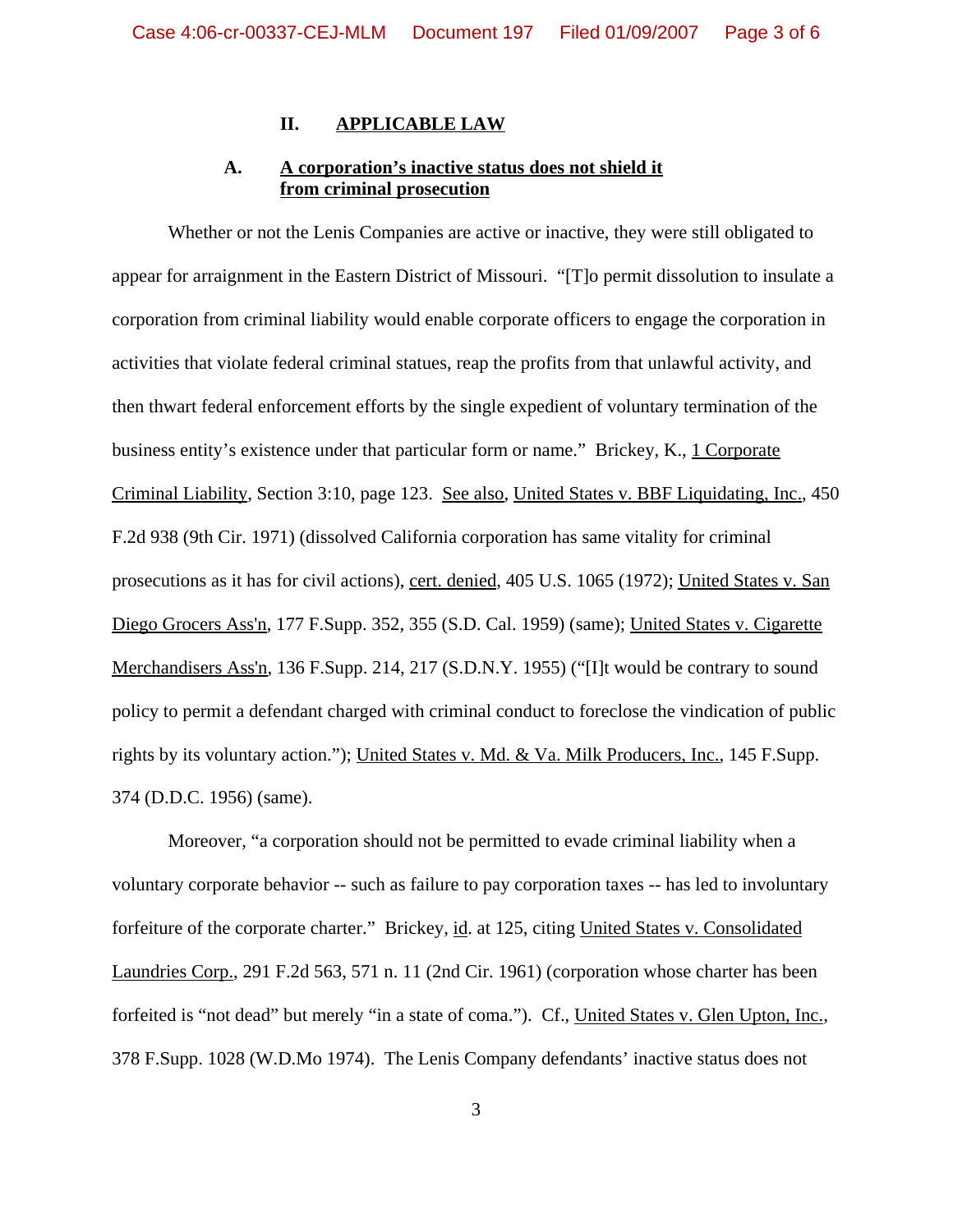provide excuse for non-appearance at arraignment and subsequent proceedings in this matter.

Even if the Lenis Companies were in fact dissolved, and not just inactive, Florida law provides that they would still be subject to criminal prosecution: F.S.A. §607.1405 states in pertinent part:

(2) Dissolution of a corporation does not:

(e) Prevent commencement of a proceeding by or against the corporation in its corporate name; . . .

(f) abate or suspend a proceeding by or against the corporation on the effective date of the dissolution; . . . .

Therefore, the Lenis Company defendants, Direct Marketing Expertise, Inc. and Mobile Promotions, Inc. were and are subject to the jurisdiction of this Court, and are subject to sanction for failure to appear.

## **B. Foreign corporations present in the United States and properly served are subject to the Court's criminal jurisdiction**

BETONSPORTS PLC's election to "not participate in the criminal case" in a Court already exercising jurisdiction over the corporation suggests that corporate management is neither in a coma nor dead but, instead, contemptuous and defiant. Voluntary absence waives a defendant's right to be present at known-to-the-defendant criminal proceedings, Fed. R. Crim P. 43(c). When counsel, at the direction of his corporate defendant client, declines to appear at arraignment, the defendant cannot rightly complain when criminal proceedings occur in absentia, and the corporation and its representatives are therefore subject to sanction. Fed. R. Crim. P.  $43(b)(1)$ .

### **III. CONCLUSION**

Based on the foregoing, the United States moves this Court to issue its Order directing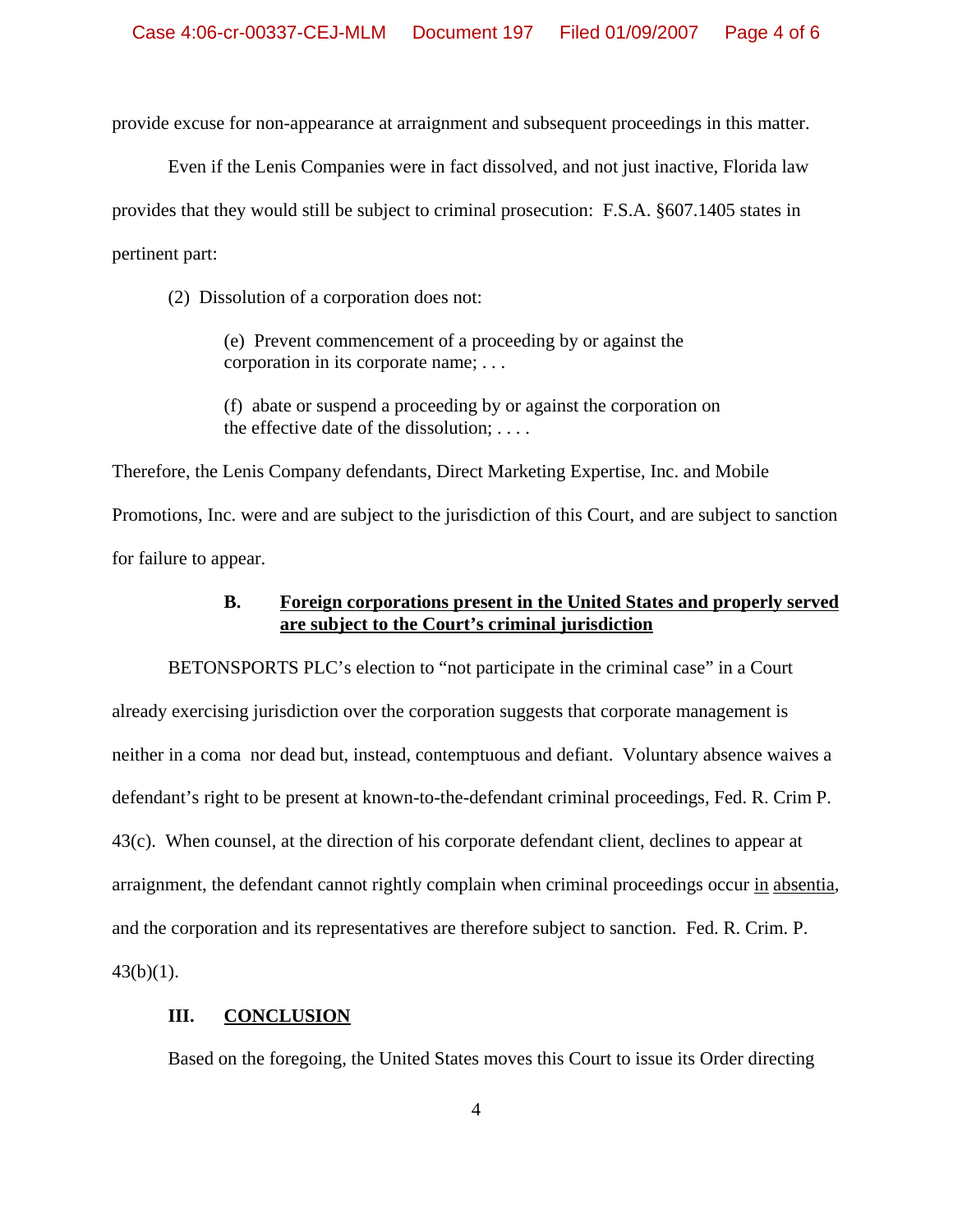that one or more officers, directors and/or counsel for each of the absent corporate defendants

appear at a time and date certain and, at that appearance, show cause why the corporation(s),

their officer(s), director(s) and/or counsel should not be held in contempt, fined, arrested or

otherwise sanctioned for wilful disregard of this Court's processes and proceedings.

Additionally, the United States requests that the Court enter pleas of not guilty on behalf of

Direct Mail Expertise, Inc., Mobile Promotions, Inc. and BETONSPORTS PLC, pursuant to

Fed.R.Crim.P. 11(a)(4).

Respectfully submitted, CATHERINE L. HANAWAY United States Attorney

/s/ *Michael K. Fagan*  MICHAEL K. FAGAN, #6617 Assistant United States Attorney 111 South 10th Street, Room 20.333 St. Louis, Missouri 63102 (314) 539-2200

/s/ *Marty Woelfle*  MARTY WOELFLE, AZ #009363 Trial Attorney U.S. Department of Justice Organized Crime & Racketeering Section 1301 New York Ave., Room 705 Washington, D.C. 2005 (202) 353-2373